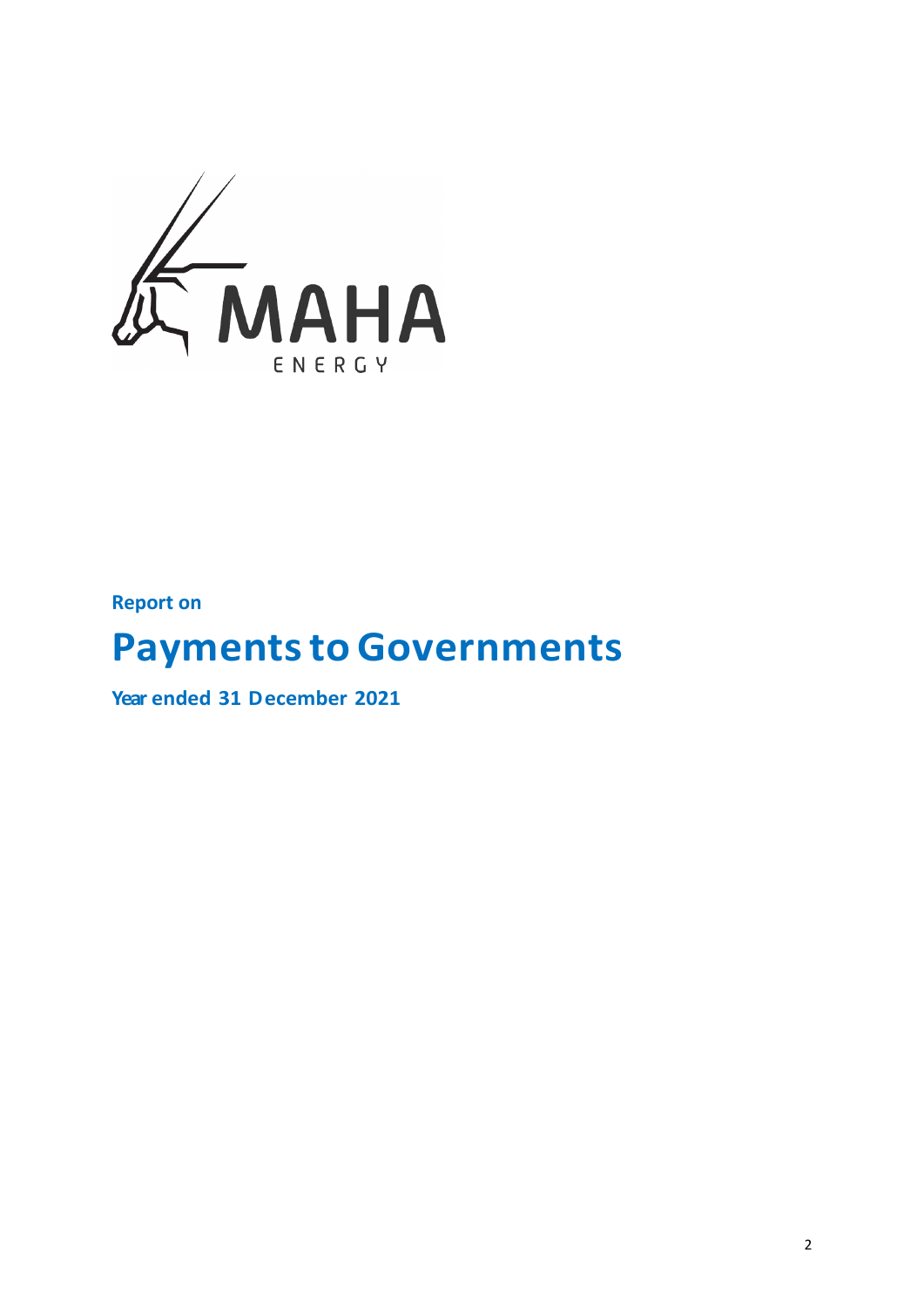## **Introduction**

This report gives an overview of payments to governments made by Maha Energy AB and its subsidiaries ("Maha Energy" or "the Company") during the year 2021. Maha Energy is committed to the highest standards of corporate governance and transparency and supports the concept of transparency in revenue flows from oil and gas activities in natural resource owning countries. The Company believes that this help empowers citizens of resource-owning countries to hold their governments accountable for the wealth generated by those resources.

## **Basis of preparation**

This report is prepared in accordance with the Swedish regulations regarding report on payments to governments (Lag (2015:812) om rapportering av betalningar till myndigheter). This law applies to companies involved in extractive activities and applies for financial years starting after 31 December 2015.

Payments shown in this report are presented in TUSD (thousands USD).

## **Reporting entities**

Payments made to governments that relate to subsidiaries of Maha Energy AB involved in extractive activities such as exploration, development, and production of oil and gas during 2021 are included in this report.

# **Government**

Government includes any national, regional or local authority of a country, and includes a department, agency or entity that is a subsidiary of a government, which includes as well national oil companies. This report includes royalty payments made to Petróleo Brasileiro S.A ("Petrobras"), a publicly traded company listed on the New York Stock Exchange with a direct and indirect ownership of 50.3% percent of the voting shares by the Brazilian Federal Government as of 31 December, 2021 <https://www.investidorpetrobras.com.br/>. These royalties were granted as part of the 1998 Round Zero Bid Round in Brazil, as Petrobras was the original concession owner. A state-owned company that undertakes activities outside of its home jurisdiction is not considered to be a government.

#### **Cash basis**

Payments are reported on a cash basis, meaning that they are reported in the period in which they are paid, which is not necessarily the same period as the liabilities arise. Refunds are also reported in the period they are received by the Company and are shown as negative amounts in the Report.

# **Materiality**

The Regulations require that payments made as a single payment or as part of a series of related payments exceeding TSEK 860 (approximately TUSD 100) within one financial year be included in this Report.

#### **Paymenttypes**

#### *Taxes*

These are taxes paid by the Company on its profits or production. Payments are reported net of refunds. Taxes levied on consumption such as value added taxes, personal income taxes, sales taxes, property and environmental taxes are excluded.

# *Royalties*

These are payments for the rights to extract oil and gas resources.

*Fees*

These are fees and other sums paid as consideration for acquiring a license or concession for gaining access to an area where extractive activities are performed.